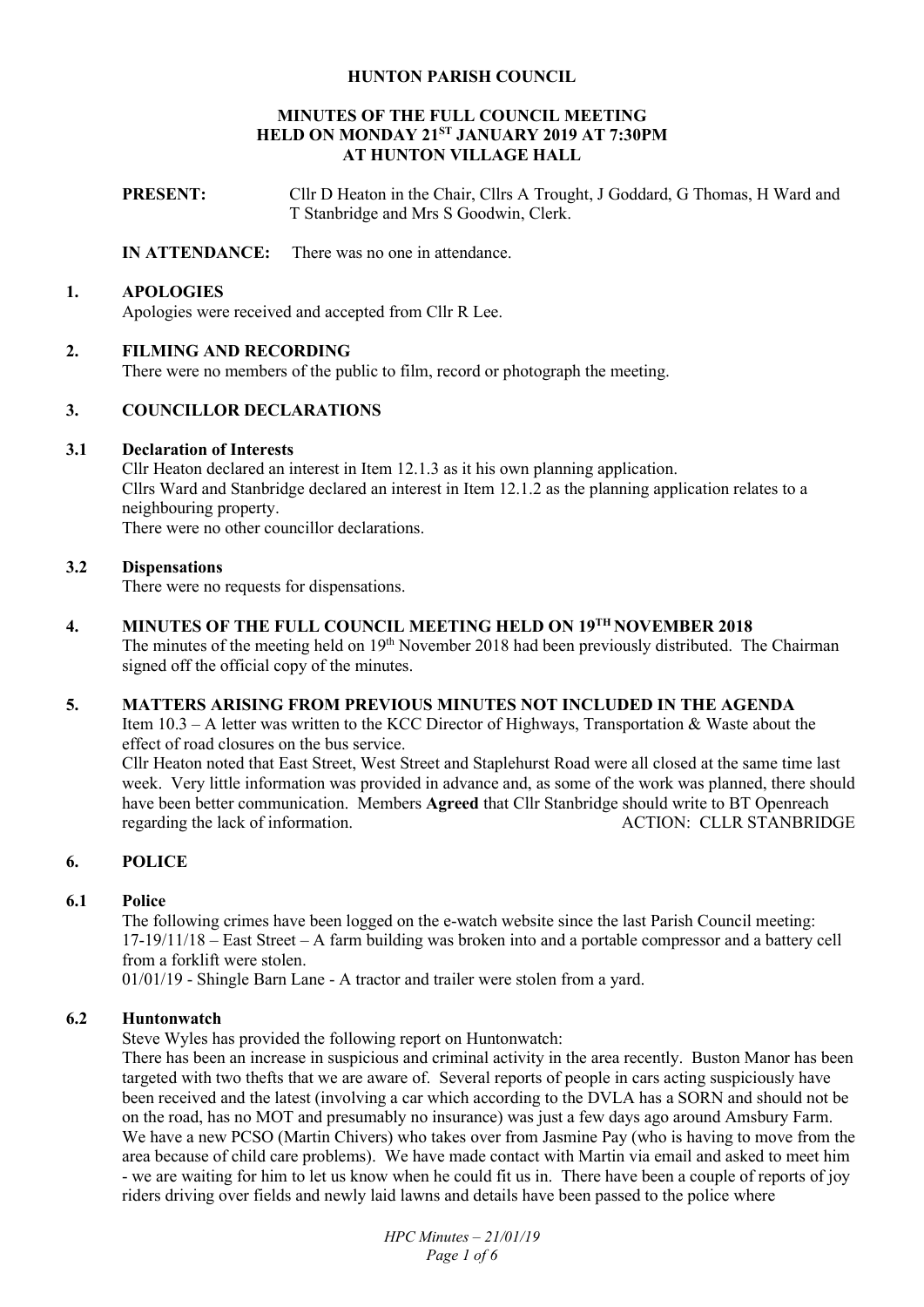appropriate. Finally, we are still receiving details from the police regarding telephone scams - all at some point asking people for their bank details or to transfer cash to a 'special' account - the elderly and insecure are most likely to be taken in by these scams as the callers can be very convincing.

# **7. LOCAL COMMUNITY**

# **7.1 King George V Playing Field**

The Chairman of the King George V Playing Committee, Simon Taylor, was unable to attend the meeting. Cllr Heaton (a Trustee of the Committee) read the following report on the last meeting, held on  $16<sup>th</sup>$ January:

Roger Sawtell has resigned from the Committee after many years as a Trustee.

One MBC monthly health and safety report has been received – no issues. Craigdene Limited have completed the annual safety inspection of the play area. A working party will action the highlighted issues in spring.

There are funds remaining of £5,536. The grounds maintenance contract with Landscape Services was agreed for 2019. The Committee has asked for the same grant from the Parish Council for 2019/20 as the previous year (£6,000).

Jackson Fencing will be making a site visit to measure up for the new fencing around the play equipment. The mole traps have now been removed from the field.

The Committee agreed that a copper beech tree should be planted on the field in memory of John Scott.

### **7.2 Hunton Village Hall Committee**

The next meeting of the Committee will be held in February, so a report will be made at the next Parish Council meeting.

### **7.3 Hunton Primary School**

Cllr Trought did not have anything to report as she has not been in to the school lately.

### **7.4 Hunton Village Club**

Cllr Trought reported that, following the break in at the Village Club, the police recommended that CCTV should be installed. A local resident kindly offered to pay for the CCTV installation which is now in place and is very good quality equipment. An insurance claim has been made for the damage caused during the break in. Members **Agreed** that a letter of thanks should be written to the resident. ACTION: CLERK The kitchen is nearly complete, incorporating a dishwasher, cooker, storage, handwashing facilities and a hatch. The kitchen is of great benefit for the events held at the Club.

The first Film Club evening, which includes a supper, will be held on  $2<sup>nd</sup>$  February 2019.

#### **7.5 Traffic and Road Safety Working Party**

Cllr Ward reported that the last meeting of the Working Party took place on 6<sup>th</sup> December 2018. The main item under discussion was the possibility of a speed limit on East Street. The general feeling was that there should be a 30mph speed limit covering the whole village. Jennie Watson at KCC has been contacted, but no further action has been taken yet. There is a consultation document which states what must be complied with. The next course of action is to get residents involved and lobby the Borough and County councillors. Cllr Ward will include an article in the Hunton Herald and further information will be provided to residents by knocking on doors.

The next T&RSWP meeting will take place on 1<sup>st</sup> February 2019.

Members of the T&RSWP were trying to organise a meeting with Wares Farm, but since the planning application has been permitted, very little has been heard. This will be postponed for now. Cllr Thomas visited the vast warehouse at Wares Farm during the last Monitoring Committee meeting.

### **8. COUNTY & BOROUGH COUNCILLORS**

### **8.1 County Councillor**

County Cllr Stockell was unable to attend the meeting.

#### **8.2 Borough Councillors**

None of the Borough Councillors were able to attend the meeting.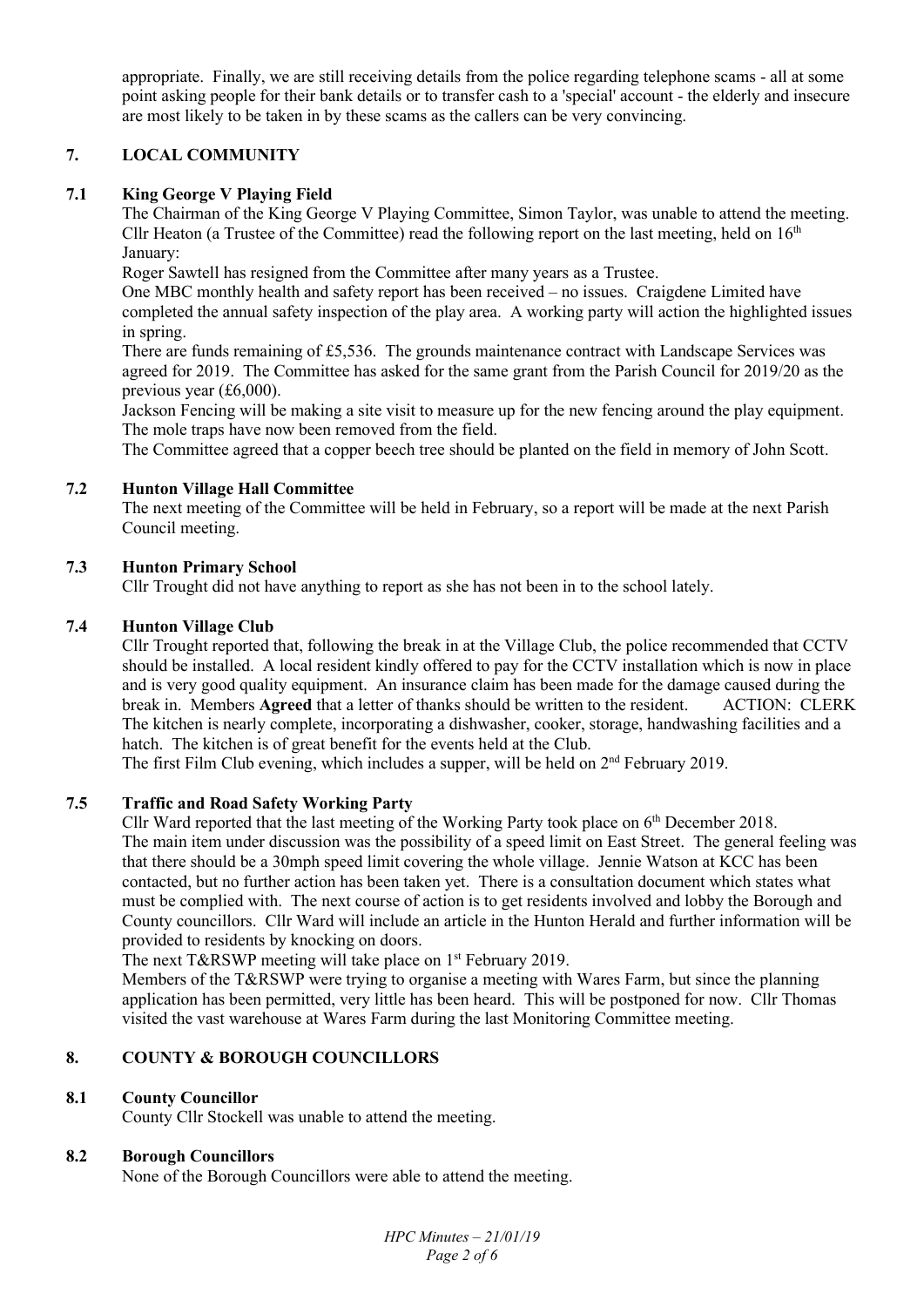### **9. PARISH COUNCILLORS**

#### **9.1 Liaison with External Bodies**

Cllr Thomas is meeting with councillors from other parishes on  $6<sup>th</sup>$  February 2019 to look at the Local Plan update.

#### **9.2 Footpaths and Ditches**

### **9.2.1 Update**

Cllr Heaton will spray the permissive footpath again before spring. ACTION: CLLR HEATON The problems with the ditch in Water Lane have been resolved. Hunton Court have dug out the ditch on Water Lane.

### **9.2.2 Permissive Footpath on West Street – Hedge and Verges Maintenance Contract**

The specification for the two-year contract for the maintenance of the hedge and verges near the permissive path on West Street was sent to Robert Cox, Tregoning's Trees and Lawrence J Betts. Robert Cox returned a quote before the deadline. Tregoning's Trees did not respond, and Lawrence J Betts did not wish to provide a quote.

Members **Agreed** that Robert Cox should be awarded the contract. ACTION: CLERK

### **9.3 Highways**

Cllr Goddard reported that the 'Road narrows' sign will be erected on the West Street northern approach to Hunton Hill within three months of the order being raised.

### **9.4 Communication & Events**

Cllr Ward reported the following forthcoming events:

- Every Thursday from  $31^{st}$  January to  $7^{th}$  March Winter Warmer Lunches
- $\bullet$  $2<sup>nd</sup>$  February - Movie Night
- $16<sup>th</sup>$  February Gardening Club meeting.

Cllr Ward has received no further volunteers to take over from her as Editor of the Hunton Herald, so there will be a team of people working on it after her last edition. As there is no pantomime this year, Sue Pinks has kindly agreed to continue with the advertising role for one more year. There have been no volunteers to administer Facebook.

Steve Wyles has provided a report on the Christmas Fair:

Despite the inclement weather, the money raised at the Christmas Fair was more than we achieved in 2017. We were able to make a donation of £434.20 to St Mary's Church (compared to £380.40 in 2017), the Friends of St Mary's made £275 (the 2017 total was £233) and we have carried forward £201.90 to underwrite the 2019 event. We must thank the PCC for making the church and churchyard available to us and the Parish Council for the funding it puts towards the use of the hall. Plans are already underway for both the Summer Fete and the next Christmas Fair.

Cllr Trought noted that the Summer Fete will be held on  $22<sup>nd</sup>$  June this year.

#### **9.5 Planning Issues and Consultations**

Cllr Thomas and Cllr Heaton visited the owner of Durrants Farm to discuss the planning application for the site. Maidstone Borough Council had advised the applicant to build eight 'barrack-style' houses on the site. Cllr Thomas thought consideration should be given to writing to MBC Planning as Durrants Farm and Wilsons Yard (George Street) are sites in similar circumstances, but conflicting advice was given by the planners. Five houses were disallowed at Wilsons Yard as the planners wished to retain industrial use, yet they have suggested eight houses at Durrants Farm. Cllr Thomas suggested that the Planning Department should be contacted to arrange a meeting with parish councillors to discuss the Durrants Farm application.

ACTION: CLERK

Cllr Ward updated Members on the enforcement action at Amsbury Farm. The Enforcement Officer has said that a planning application needs to be submitted for change of use or there needs to be a declaration of deemed consent. Neither have been done. The Enforcement Officer has arranged a meeting with various parties in the week commencing  $28<sup>th</sup>$  January.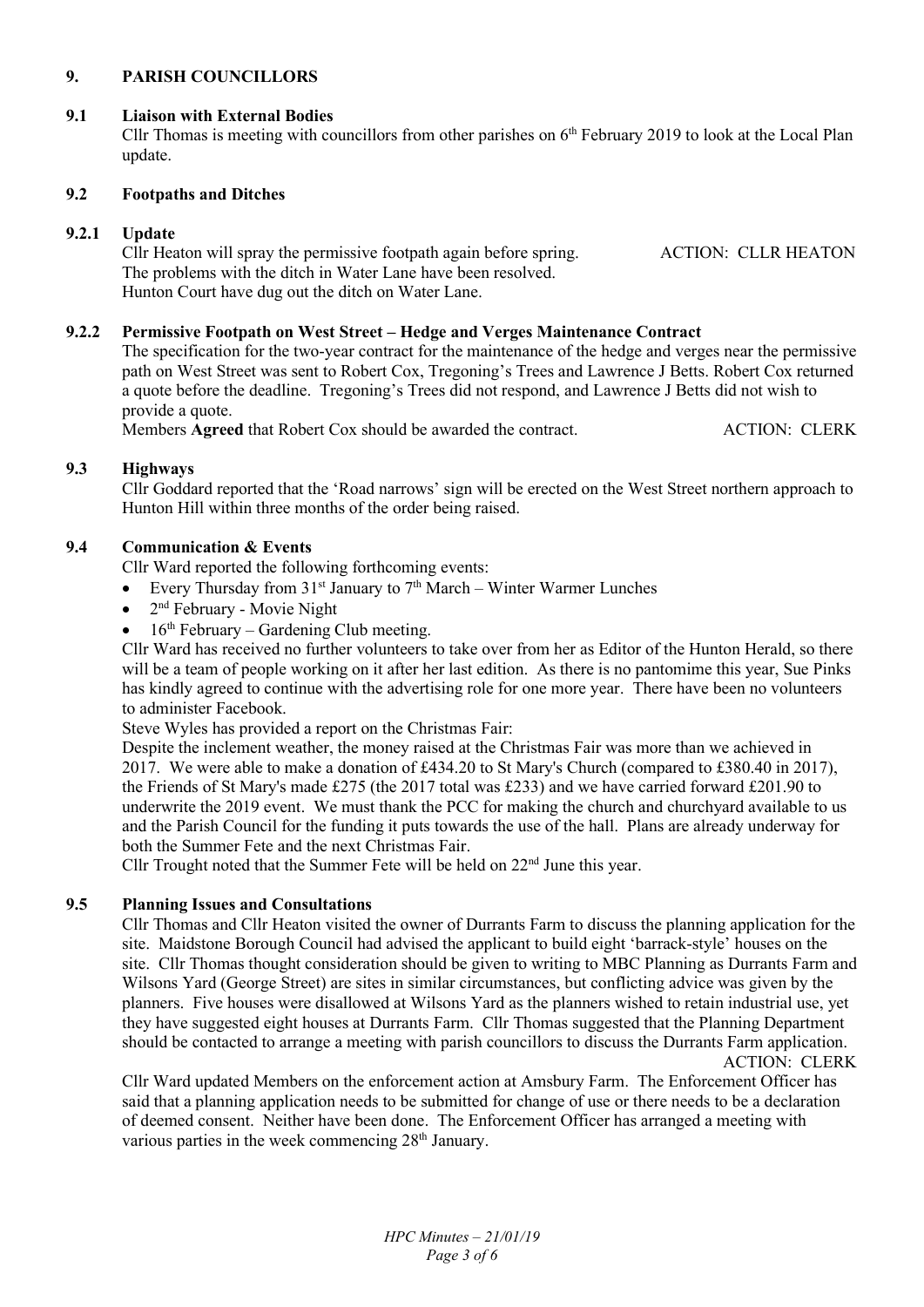### **9.6 Utilities**

Cllr Stanbridge will write to BT Openreach about the road closures and the water coming out of the manhole cover on East Street. The Cover of East Street. ACTION: CLLR STANBRIDGE

### **10. OTHER PARISH MATTERS**

#### **10.1 Flooding**

Cllr Thomas advised that there is nothing to report on the Joint Parishes Flood Group. No major work will be carried out on flood prevention, just protection for individual houses.

Cllr Heaton could not foresee any flooding in Hunton as arable crops have been planted and additional drainage has been installed near Hunton Engineering.

#### **10.2 Traffic Calming Measures on West Street**

Cllr Heaton advised that speed humps on West Street would be unsuitable as a form of traffic calming as additional lighting would need to be installed. Calming measures which may be suitable are coloured tarmac, cobbled sets, road narrowing, priority signage and ramps (although ramps also require lighting). KCC may pay for any work or the Parish Council could consider paying for it. Cllr Goddard **Agreed** to discuss it with Jennie Watson at KCC Highways. **ACTION: CLLR GODDARD** 

#### **10.3 Village Telephone Box**

Nothing further has happened regarding the purchase of the telephone box to use as a notice board. There was some discussion about the location of the seat outside the Village Club being some distance away from the bus stop, but it was agreed that the bus stop could not be moved as it would prevent cars from parking near the Club and there is insufficient space to relocate the seat near the bus stop.

#### **10.4 Additional CCTV**

A quote has been received from Q-Tec Solutions Limited to add another CTV camera to the existing camera pole to cover areas of the car park not reached by the existing cameras. Members **Agreed** to accept the quote. ACTION: CLERK

#### **10.5 KALC Community Awards Scheme 2019**

Members **Agreed** not to adopt the KALC Community Awards Scheme in Hunton in 2019.

#### **10.6 Clerk's Report**

The Clerk has received a letter from a representative of Consilium Town Planning Services Limited, who is willing to meet with members of the Parish Council together with the owner of the Wilsons Yard site. Cllrs Thomas and Heaton **Agreed** that they would like to attend. ACTION: CLERK E.ON have increased their energy prices from 17.9p per kWh to 22.1p per kWh (street light electricity).

#### **11. FINANCE**

#### **11.1 Budget Monitoring Report**

The Budget Monitoring Report to 31st December 2018 was **Noted**.

#### **11.2 Income Received**

| The following income has been received since the last meeting: |           |
|----------------------------------------------------------------|-----------|
| Maidstone Borough Council – SIPA grant for play area fencing   | £7,585.00 |
| Cllr Trought reviewed and signed the bank reconciliation.      |           |

#### **11.3 Payments Made**

Members **Approved** the following payments made since the last meeting:

| $SO -$ Sharon Goodwin – Salary & office allowance – November | £443.44 |
|--------------------------------------------------------------|---------|
| $SO -$ Sharon Goodwin – Salary & office allowance – December | £443.44 |
| Unity Trust Bank – Service charge                            | £18.00  |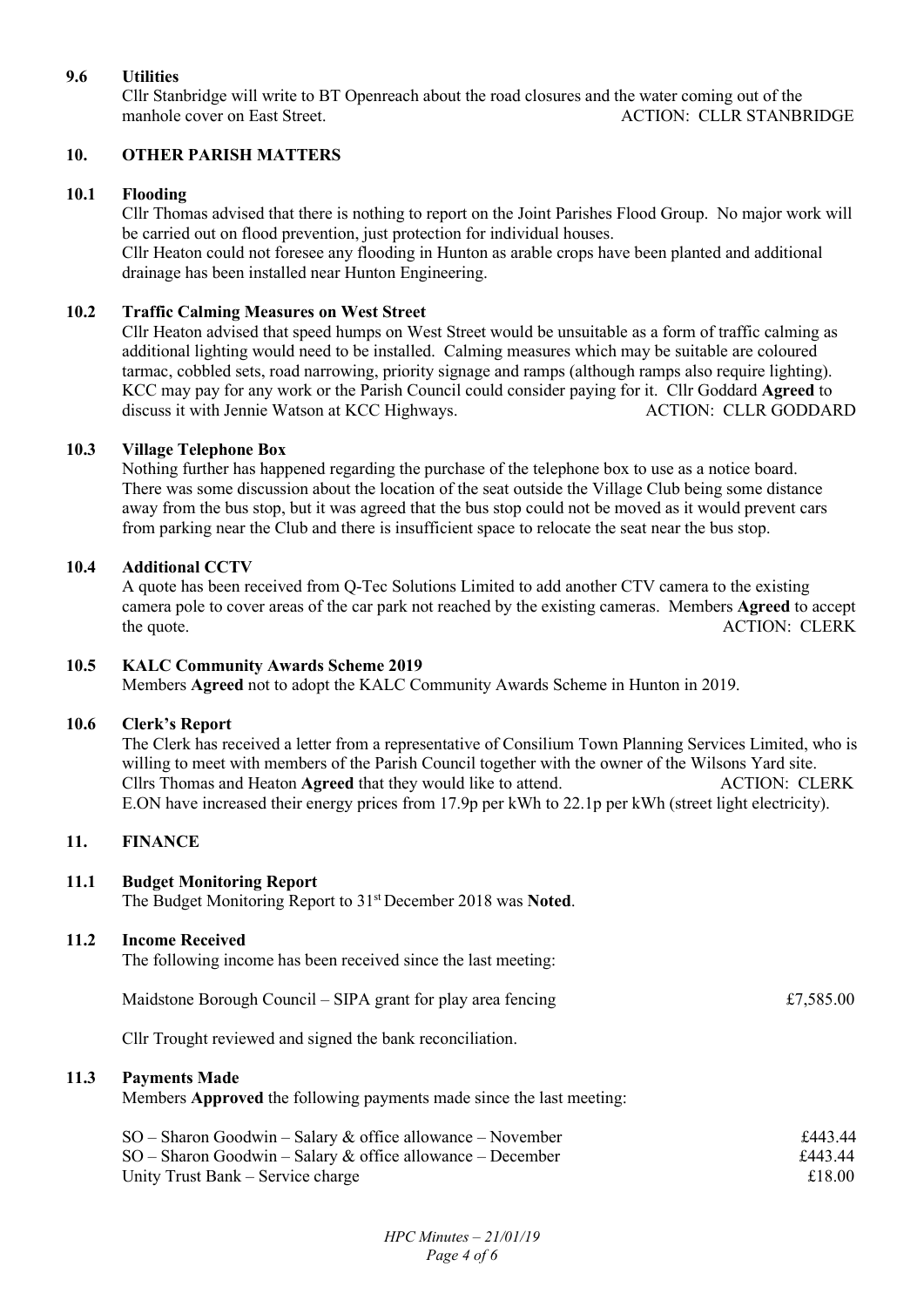# **11.4 Cheques for Signature**

Members **Agreed** that the following payments be approved, and the cheques were signed by Cllrs Stanbridge and Ward:

| 300270 – Hunton Village Club – Chairman's Allowance (Christmas drinks)           | £92.00  |
|----------------------------------------------------------------------------------|---------|
| 300271 - KALC - Chairmanship Conference                                          | £72.00  |
| $300272 - E. ON - Street light electricity$                                      | £11.93  |
| $300273$ – James Forster – Reimbursement for sign writing costs                  | £75.00  |
| $300274 - David Heath - Reinburst for cost of a padlock$                         | £16.50  |
| 300275 – Sharon Goodwin – Travel expenses/Stationery/Chairman's Allowance (food) | £149.60 |

### **11.5 Remembrance Booklets**

Members **Agreed** that a grant of £282 should be provided to the Hunton Herald under s137 expenditure for additional copies of the Remembrance booklets. The Clerk wrote cheque 300276 for this amount, signed by Cllrs Stanbridge and Trought.

### **11.6 Citizens Advice Bureau**

Members **Agreed** that a contribution would not be made to the Citizens Advice Bureau.

### **11.7 Lost Words Kent Campaign for Books**

Members **Agreed** that a contribution would not be made towards the crowd funding campaign, but Cllr Trought would mention the book to the school. ACTION: CLLR TROUGHT

### **11.8 2019/20 Budget and Parish Precept**

Members had received the budget papers produced by the Clerk prior to the meeting. Members **Agreed** the budget for 2019/20.

Members **Agreed** that the Precept should be set at £26,338, which creates a tax of £82.67 per property, remaining the same as last year and with no increase in payments for residents. The Chairman and Clerk signed the MBC Parish Precept Requirement 2019/20 form for submission to MBC. ACTION: CLERK

### **12. PLANNING**

### **12.1 Planning Applications**

**12.1.1 The Rookery, Lughorse Lane** – 18/506683/FULL Proposed garage and utility room. Parish Council recommendation: No objection.

### 12.1.2 Old Savage Farmhouse, East Street - 18/506674/AGRIC

*Cllrs Ward and Stanbridge did not take part in the discussion of this item.*  Prior Notification for a proposed agricultural building for office and staff facilities and storage of orchard equipment. For its prior approval to siting, design and external appearance.

Parish Council recommendation: Make the following points/ask for clarification:

- The maps are inaccurate as they do not show the footpath correctly.
- There is no linear scale on the drawings.
- If the building is to be used for offices/training rooms, where is the provision for parking? No parking is shown on the drawings.
- What will happen to the other half of the building? Will it be demolished?
- Where are the operations proposed to be carried out in the new building taking place currently?

### **12.1.3 Land at Water Lane** – 18/506698/FULL

*Cllr Heaton did not take part in the discussion of this item.*  Erection of 3 bay mono pitch agricultural lambing building. Parish Council recommendation: No objection.

### **12.1.4 Durrants House, West Street** – 19/500102/FULL

Erection of a single storey rear extension.